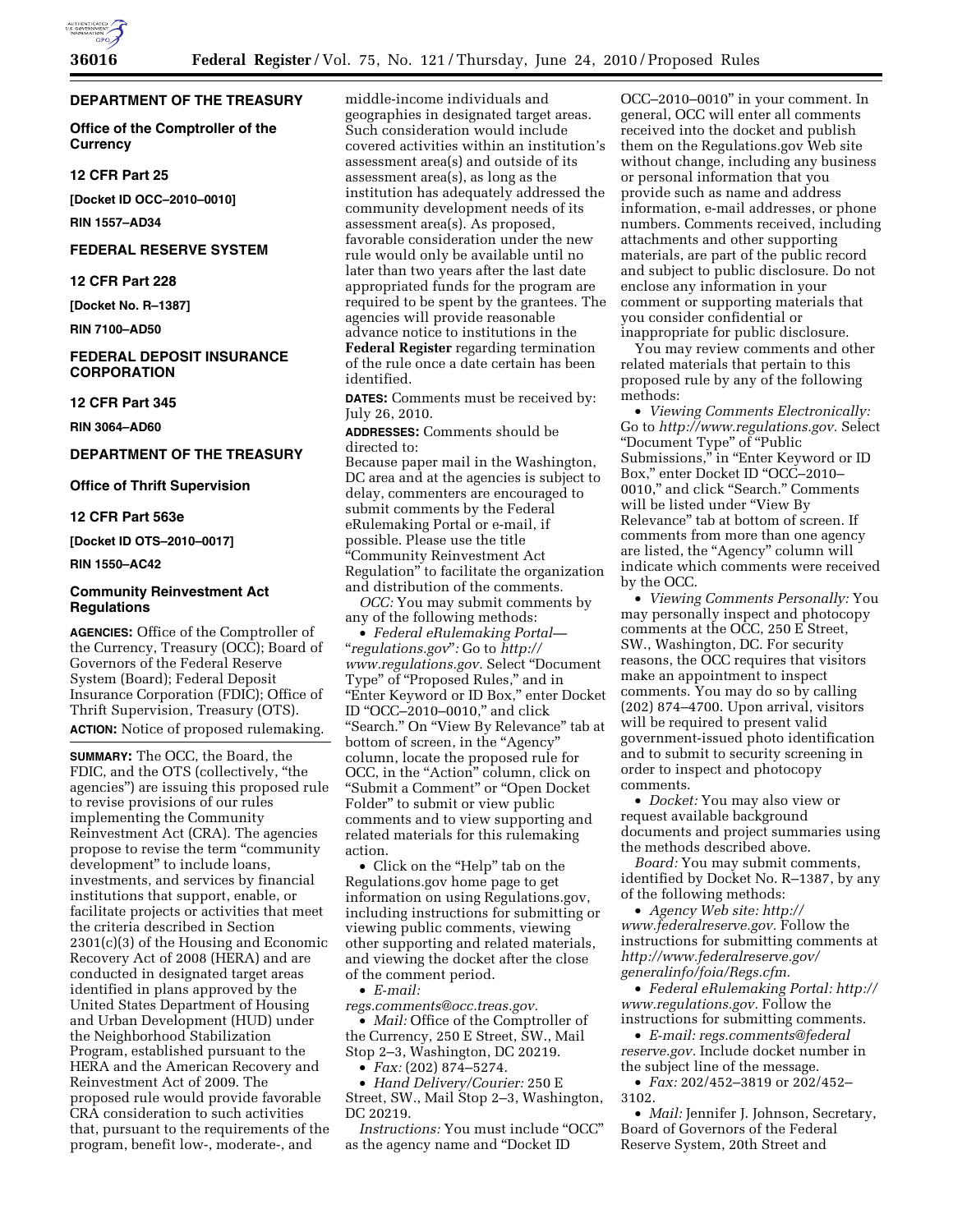Constitution Avenue, NW., Washington, DC 20551.

All public comments are available from the Board's Web site at *http:// www.federalreserve.gov/generalinfo/ foia/Regs.cfm* as submitted, unless modified for technical reasons. Accordingly, your comments will not be edited to remove any identifying or contact information. Public comments may also be viewed electronically or in paper in Room MP–500 of the Board's Martin Building (20th and C Streets, NW.) between 9 a.m. and 5 p.m. on weekdays.

*FDIC:* You may submit comments, identified by RIN 3064–AD60 by any of the following methods:

• *Agency Web site: http:// www.fdic.gov/regulations/laws/ federal.html.* Follow instructions for submitting comments on the Agency Web site.

• *E-mail: Comments@FDIC.gov.*  Include the RIN number in the subject line of the message.

• *Mail:* Robert E. Feldman, Executive Secretary, Attention: Comments, Federal Deposit Insurance Corporation, 550 17th Street, NW., Washington, DC 20429.

• *Hand Delivery/Courier:* Guard station at the rear of the 550 17th Street Building (located on F Street) on business days between 7 a.m. and 5 p.m.

*Instructions:* All submissions received must include the agency name and RIN number. All comments received will be posted without change to *http:// www.fdic.gov/regulations/laws/ federal.html,* including any personal information provided.

*OTS:* You may submit comments identified by OTS–2010–0017, by any of the following methods:

• *Federal eRulemaking Portal-*  ''*Regulations.gov*''*:* Go to *http:// www.regulations.gov,* and follow the instructions for submitting or viewing public comments.

• *Mail:* Regulation Comments, Chief Counsel's Office, Office of Thrift Supervision, 1700 G Street, NW., Washington, DC 20552, Attention: OTS– 2010–0017.

• *Fax:* (202) 906–6518.

• *Hand Delivery/Courier:* Guard's Desk, East Lobby Entrance, 1700 G Street, NW., from 9 a.m. to 4 p.m. on business days, Attention: Regulation Comments, Chief Counsel's Office, Attention: OTS–2010–0017.

• *Instructions:* All submissions received must include the agency name and docket number for this proposed rulemaking. All comments received will be entered into the docket and posted on Regulations.gov without change, including any personal information provided. Comments including

attachments and other supporting materials received are part of the public record and subject to public disclosure. Do not enclose any information in your comment or supporting materials that you consider confidential or inappropriate for public disclosure.

• *Viewing Comments Electronically:*  Go to *http://www.regulations.gov* and follow the instructions for reading comments.

• *Viewing Comments On-Site:* You may inspect comments at the Public Reading Room, 1700 G Street, NW., by appointment. To make an appointment for access, call (202) 906–5922, send an e-mail to *public.info@ots.treas.gov,* or send a facsimile transmission to (202) 906–6518. (Prior notice identifying the materials you will be requesting will assist us in serving you.) We schedule appointments on business days between 10 a.m. and 4 p.m. In most cases, appointments will be available the next business day following the date we receive a request.

**FOR FURTHER INFORMATION CONTACT:**  *OCC:* Michael S. Bylsma, Director, or Margaret Hesse, Special Counsel, Community and Consumer Law Division, (202) 874–5750; Greg Nagel or Brian Borkowicz, National Bank Examiner, Compliance Policy, (202) 874–4428, Office of the Comptroller of the Currency, 250 E Street, SW., Washington, DC 20219.

*Board:* Paul J. Robin, Manager, Reserve Bank Oversight and Policy, (202) 452–3140; or Jamie Z. Goodson, Attorney, (202) 452–3667; Division of Consumer and Community Affairs, Board of Governors of the Federal Reserve System, 20th Street and Constitution Avenue, NW., Washington, DC 20551.

*FDIC:* Janet Gordon, Senior Policy Analyst, Division of Supervision and Consumer Protection, (202) 898–3850 or Richard Schwartz, Counsel, Legal Division, (202) 898–7424; Federal Deposit Insurance Corporation, 550 17th Street, NW., Washington, DC 20429.

*OTS:* Stephanie M. Caputo, Senior Compliance Program Analyst, Compliance and Consumer Protection, (202) 906–6549; or Richard Bennett, Senior Compliance Counsel, Regulations and Legislation Division, (202) 906–7409; Office of Thrift Supervision, 1700 G Street, NW., Washington, DC 20552.

# **SUPPLEMENTARY INFORMATION:**

### **Background**

The Community Reinvestment Act (CRA) requires the Federal banking and thrift regulatory agencies to assess the record of each insured depository

institution in meeting the credit needs of its entire community, including lowand moderate-income neighborhoods, consistent with the safe and sound operation of the institution, and to take that record into account when the agency evaluates an application by the institution for a deposit facility.1 The agencies have promulgated substantially similar regulations to implement the requirements of the CRA.2

#### **Regulatory Revision**

Today, there is a pressing need to provide housing-related assistance to stabilize communities affected by high levels of foreclosures. High levels of foreclosures have devastated communities and are projected to continue into 2012 and beyond with damaging spillover effects for low- and moderate-income census tracts, as well as middle-income census tracts affected by high levels of loan delinquencies and foreclosures. Among the many consequences of high levels of foreclosures are growing inventories of vacant foreclosed properties and institution ''other real estate owned'' (OREO) properties, depreciating home values, declining property tax bases, and destabilization of communities directly affected by high levels of foreclosures and of adjacent and surrounding neighborhoods.

# **Neighborhood Stabilization Program (NSP)**

Congress recognized the need to provide emergency assistance to address these problems with the establishment of the Neighborhood Stabilization Program (NSP) through Division B, Title III, of the Housing and Economic Recovery Act of 2008 (HERA), Public Law 110–289 (2008). Under HERA, emergency funds ("NSP1"), totaling nearly \$4 billion, for the redevelopment of abandoned and foreclosed properties were distributed to States and localities with the greatest need for such funds according to a formula based on the number and percentage of home foreclosures, the number and percentage of homes financed by a subprime mortgage-related loan, and the number and percentage of homes in default or delinquency in each State or unit of general local government. Under NSP1, each of the 50 States and Puerto Rico received a minimum award of \$19.6 million and 254 local areas received

<sup>1</sup> 12 U.S.C. 2903.

<sup>2</sup>*See* 12 CFR parts 25, 228, 345, and 563e.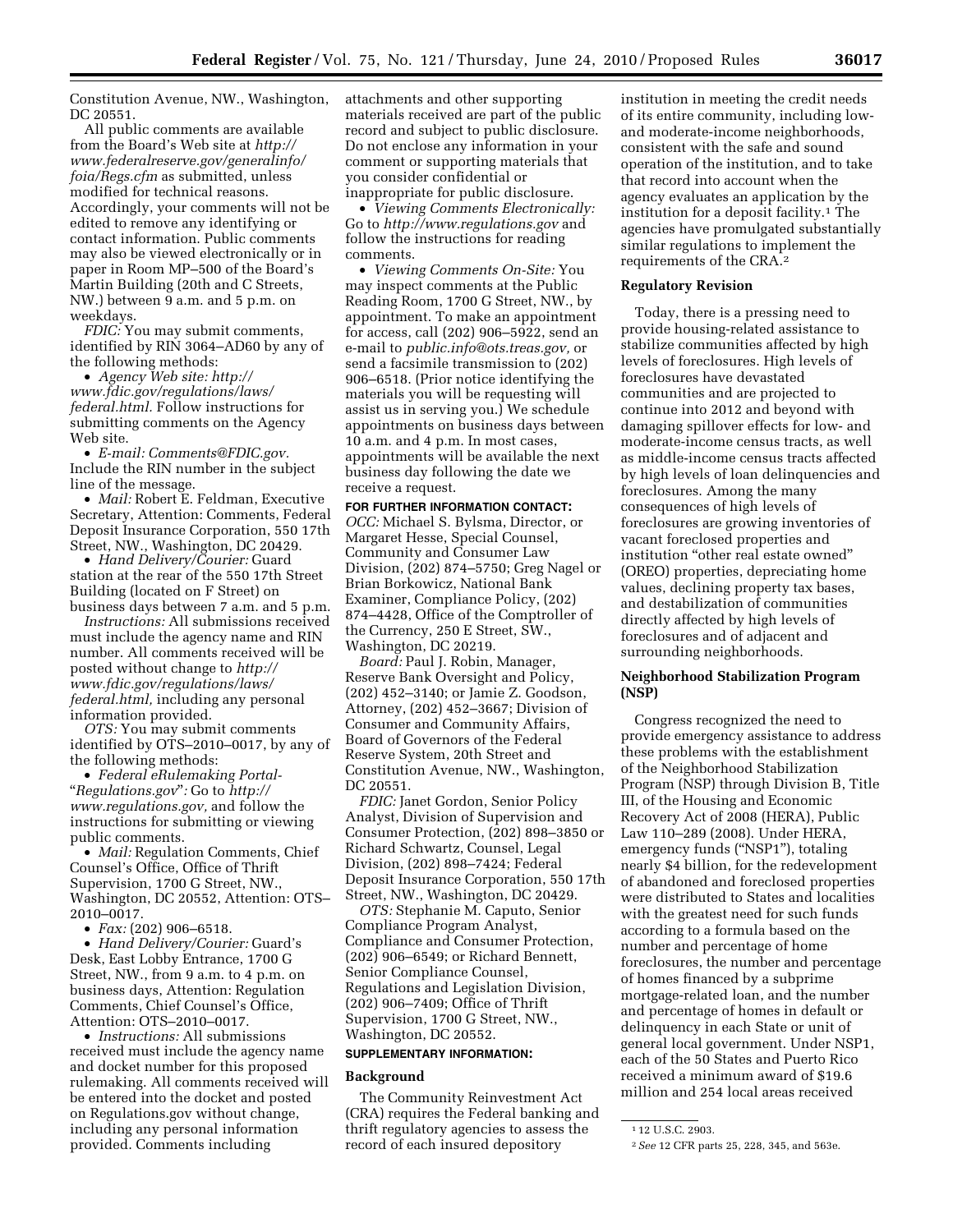grants totaling \$1.86 billion ranging from \$2.0 million to \$62.2 million.3

Using similar criteria, the American Recovery and Reinvestment Act of 2009 (ARRA), Public Law 111–5 (2009), provided supplementary NSP funding (''NSP2'') to be awarded as grants, through a competitive bidding process, to State and local governments as well as to non-profit organizations and consortia of non-profit entities. On January 14, 2010, HUD awarded a combined total of nearly \$2 billion in NSP2 grants.4 To receive NSP funding, each grantee was required to submit an action plan or application, including any amendments thereto, to HUD according to specific alternative requirements set out by HUD in 2008 and 2009.5

Section 2301(c)(3) of HERA establishes five activities that are ''eligible uses'' of NSP funds (for purposes of this proposed rule, designated as ''NSP-eligible activities''). NSP-eligible activities are projects or activities that use the NSP funds to: (1) Establish financing mechanisms for purchase and redevelopment of foreclosed upon homes and residential properties, including such mechanisms as soft-seconds, loan loss reserves, and shared equity loans for low- and moderate-income homebuyers; (2) purchase and rehabilitate homes and residential properties that have been abandoned or foreclosed upon, in order to sell, rent, or redevelop such homes and properties; (3) establish and operate land banks for homes and residential properties that have been foreclosed upon; (4) demolish blighted structures; and (5) redevelop demolished or vacant properties.6 In addition, Section 2301(f)(3)(A) of HERA provides that all NSP funds must be used with respect to individuals and families whose income does not exceed 120 percent of the area median income and not less than 25% of funds must be used for the purchase and redevelopment of abandoned or foreclosed homes and residential properties that will be used to house individuals and families whose incomes do not exceed 50 percent of area median income.

## **Revision of** ''**Community Development**'' **under CRA**

The definition of "community development'' is a key definition in the agencies' CRA regulations. Financial institutions receive positive consideration in their CRA examinations for community development loans, qualified investments, and community development services, all of which must have a primary purpose of "community development.''

The agencies are proposing to revise the interagency CRA regulations by adding to the definition of ''community development'' loans, investments, and services that support, enable, or facilitate NSP-eligible activities in designated target areas identified in plans approved by HUD under the NSP. For example, under the proposed revised definition of ''community development,'' a financial institution would receive favorable CRA consideration for a donation of OREO properties to non-profit housing organizations in eligible middle-income, as well as low- and moderate-income, geographies. In addition, institutions would receive favorable CRA consideration if they provide financing for the purchase and rehabilitation of foreclosed, abandoned, or vacant properties. Other examples of activities that would receive favorable CRA consideration under the proposal include loans, investments, and services that support the redevelopment of demolished or vacant properties in such areas, consistent with eligible uses for NSP funds.

Allowing institutions to receive CRA consideration for NSP-eligible activities in NSP-targeted areas creates an opportunity to leverage government funding targeted to areas with high foreclosure or vacancy rates. HUD approves NSP action plans and applications, including amendments thereto (hereinafter referred to as ''NSP plans" or "plans"), for all NSP grantees. These public documents must designate ''areas of greatest need'' for targeting NSP-eligible activities, consistent with statutory criteria. Therefore, the agencies propose to provide institutions CRA consideration for supporting NSPeligible activities, subject to the requirements in Section 2301(c)(3) and the limitations set forth in Section 2301(d)(1)–(3) of HERA, in the geographies identified under these HUD-approved NSP plans. The vast majority of NSP–targeted areas will be listed on a database located on HUD's Web site at: *http://www.hud.gov/ nspmaps.* However, there may be a few

NSP-targeted geographies in HUDapproved State NSP1 plans that are not identified in the HUD census tract database. Information about these targeted areas may be found in the individual plans.

Although the CRA rules expressly encourage activities that benefit low- or moderate-income individuals or geographies, the agencies have created limited exceptions to cover certain exigencies that may include middleincome individuals and geographies.7 The agencies believe that the purposes of CRA can be served by providing CRA incentives to institutions to engage in community development loans, investments and services that meet the narrowly tailored requirements of the NSP. First, HUD has stated that its funding of these programs was designed to satisfy Congressional intent that the funds have maximum impact and be targeted to States and local communities with the greatest needs.<sup>8</sup> In addition, while, by its statutory terms, the NSP may include some middle-income individuals, the program must use 25 percent of its funds on low-income individuals and may, in some cases, cover higher percentages of low- and moderate-income individuals.

Under the current CRA rules, an institution is evaluated primarily on how it helps meet the credit and community development needs of its CRA assessment area(s). However, the agencies note that many foreclosed properties owned by an institution may be located in areas that are outside of the institution's CRA assessment area(s). Restricting CRA consideration of NSPeligible activities to an institution's assessment area(s) may not fully help to promote Congress's objectives for the NSP. Therefore, the proposed rule provides that an institution that has adequately addressed the community development needs of its assessment area(s) may receive favorable consideration for NSP-eligible activities under this provision that are outside of its assessment area(s).

There is precedent for allowing greater flexibility concerning the CRA focus on assessment area(s) in certain temporary and exigent circumstances. For example, in 2006, the agencies issued a supervisory policy statement providing that an institution would receive favorable CRA consideration for engaging in activities that helped

<sup>3</sup>*See Neighborhood Stabilization Grants, http:// www.hud.gov/offices/cpd/communitydevelopment/ programs/neighborhoodspg/nsp1.cfm.* 

<sup>4</sup>*See Neighborhood Stabilization Program 2, http://www.hud.gov/offices/cpd/ communitydevelopment/programs/* 

*neighborhoodspg/arrafactsheet.cfm.* 

<sup>5</sup> 74 FR 21377 (May 7, 2009); 73 FR 58330 (Oct. 6, 2008).

<sup>6</sup>NSP2 funds for redevelopment of demolished or vacant properties may only be used for housing.

<sup>7</sup> 70 FR 44256 (Aug. 2, 2005), and 71 FR 18614 (Apr. 12, 2006).

<sup>8</sup>*See* HUD, NSP Frequently Asked Questions, *http://www.hud.gov/offices/cpd/ communitydevelopment/programs/ neighborhoodspg/pdf/* 

*nsp*\_*faq*\_*formula*\_*allocation.pdf.*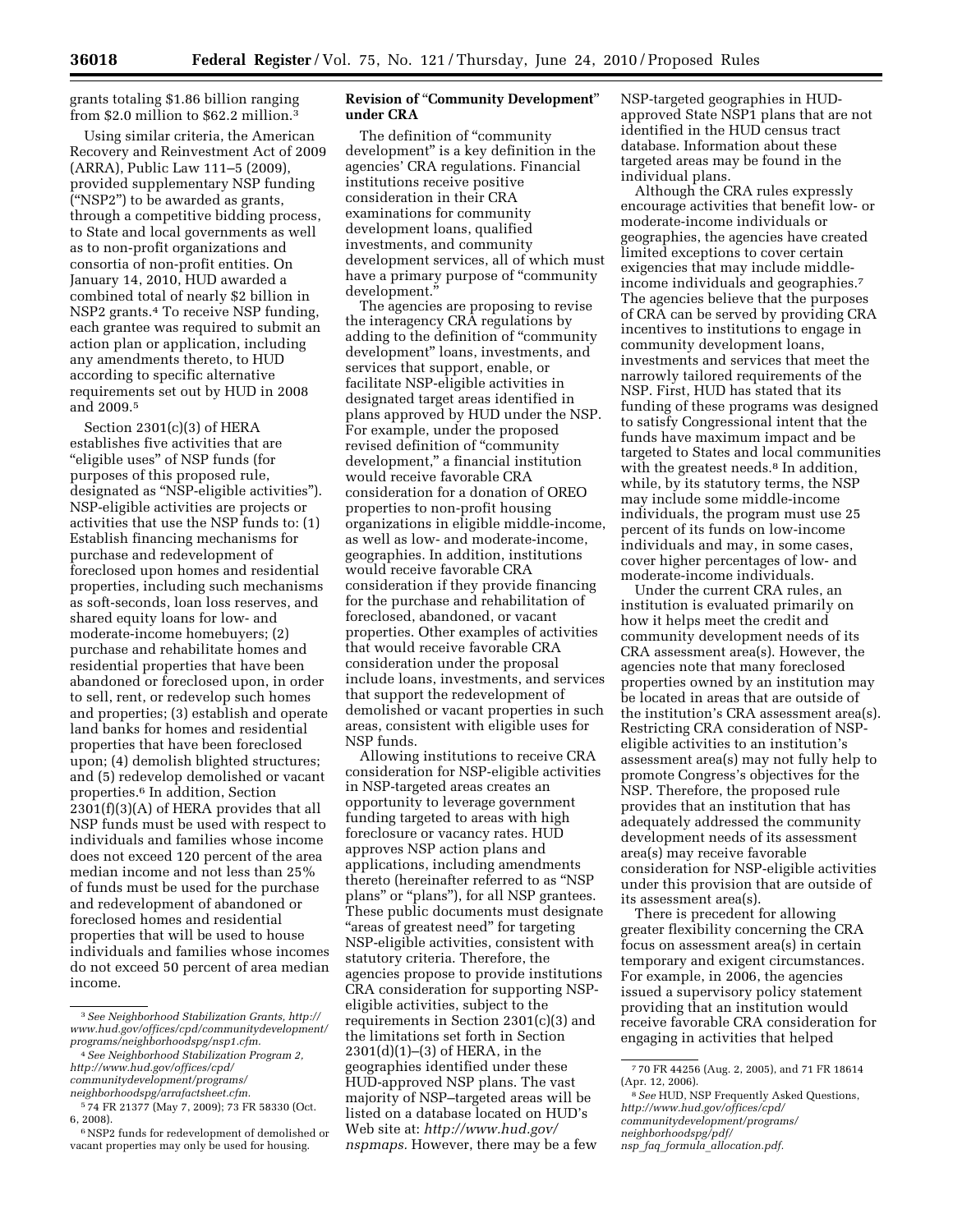revitalize or stabilize areas affected by Hurricanes Katrina and Rita, even if such areas were not in the institution's assessment area(s), provided the institution had adequately met the CRArelated needs of its assessment area(s).

Finally, the agencies intend for this proposed rule to be generally tied to the duration of the NSP. The NSP does not have a "sunset" date. Under NSP1, grantees must expend NSP funds within four years of the date the grant is awarded. Under NSP2, grantees have three years from that date to fully spend the grant, and HUD was required to obligate all funds appropriated for NSP2 in February 2010. As noted above, the NSP does not have a termination date and Congress could appropriate additional funds for the program. Therefore, a specific termination date for the regulatory provision has not been chosen. Instead, the proposed rule provides that NSP-eligible activities would receive favorable consideration under the new rule if conducted no later than two years after the last date appropriated funds for the program are required to be spent by the grantees. The agencies will provide reasonable advance notice to institutions in the **Federal Register** regarding termination of the rule once a date certain has been identified.

The proposed rule imposes no new requirements on institutions. It simply expands the categories of activities that qualify for CRA considerations as ''community development.'' No institution will be required to provide loans, investments, or services pursuant to the proposed expanded definition. In addition, any community development loans that are made by large institutions under the proposed new provision would be covered under existing loan reporting requirements. As such, no new reporting requirements and negligible, if any, administrative costs will result from the proposed rule. The agencies anticipate that the proposal, if finalized, would provide an incentive for institutions to engage in activities that stabilize foreclosure affected communities approved for NSP projects and, thus, will create an opportunity to leverage government funded projects with complementary private financing in areas targeted for assistance. The likely benefits of the proposed rule are of uncertain magnitude, however, because they cannot be quantified at this time.

## **Request for Comments**

The agencies request comment on all aspects of the proposed rule, and particularly seek comment on:

• Whether the agencies should specify a date certain for the rule to 'sunset" and, if so, what that date should be;

• Whether CRA consideration should be limited to those NSP-eligible activities reflected in HUD-approved NSP plans or to activities undertaken by financial institutions that support activities that have been funded by the NSP;

• Recognition of NSP-eligible activities outside of an institution's assessment area(s);

• The potential costs and benefits of the proposed rule if adopted; and

• Whether and the extent to which the proposed rule if adopted will affect an institution's decisions about the amount and type of community development loans, investments, and services it will provide or the geographies it will target in doing so.

In addition, smaller financial institutions are invited to comment on whether any aspects of the proposed rule should be modified to address any implementation issues unique to their lines of business or to provide additional flexibility.

## **Regulatory Analysis**

## *Request for Comments Regarding the Use of* ''*Plain Language*''

Section 722 of the Gramm-Leach-Bliley Act, Public Law 106–102, sec. 722, 133 Stat. 1338, 1471 (Nov. 12, 1999), requires the OCC, Board, FDIC, and OTS to use plain language in all proposed and final rules published after January 1, 2000. Therefore, these agencies specifically invite your comments on how to make this proposed rule easier to understand. For example,

• Have we organized the material to suit your needs? If not, how could this material be better organized?

• Are the requirements clearly stated? If not, how could the regulations be more clearly stated?

• Do the regulations contain language or jargon that is not clear? If so, which language requires clarification?

• Would a different format (grouping and order of sections, use of headings, paragraphing) make the regulations easier to understand? If so, what changes to the format would make them easier to understand?

• What else could we do to make the regulations easier to understand?

#### **Regulatory Analysis**

#### *Paperwork Reduction Act*

In accordance with the Paperwork Reduction Act of 1995 (44 U.S.C. Ch. 3506; 5 CFR 1320 Appendix A.1), each

agency reviewed its proposed rule and determined that there are no collections of information. The proposed rule would expand the types of activities that qualify for CRA consideration, if an institution chooses to engage in them, but it would not impose any new requirements, including paperwork requirements. The overall cost of this proposed rule is expected to negligible, at most. The amendments could have a negligible effect on burden estimates for existing information collections, including recordkeeping requirements for community development loans.

#### *Regulatory Flexibility Act*

The Regulatory Flexibility Act (RFA) generally requires agencies that are issuing a proposed rule to prepare and make available for public comment an initial regulatory flexibility analysis that describes the impact of the proposed rule on small entities.9 The RFA provides that agencies are not required to prepare and publish an initial regulatory flexibility act analysis if the agencies certify that the proposed rule will not, if promulgated, have a significant economic impact on a substantial number of small entities.10 The Small Business Administration (SBA) has defined ''small entities'' for banking purposes as a bank or savings association with \$175 million or less in assets.11 13 CFR 121.201. Each agency has reviewed the impact of this proposed rule on the small entities subject to its regulation and supervision and certifies that it will not have a significant economic impact on a substantial number of the small entities that it regulates and supervises.

*OCC:* The OCC has reviewed the proposed amendments to Part 25. The proposed rule would expand the definition of the term "community development,'' which is applied in the CRA regulations' performance tests. However, the proposed rule does not impose new requirements on small entities because the CRA performance test for small entities (as defined above) does not require community development activities. Rather, the proposed rule reduces burden by expanding the types of community development activities for which institutions may receive CRA consideration. Only 617 national banks are small entities based on the SBA's general principles of affiliation (13 CFR 121.103(a)) and the size threshold for

<sup>9</sup>*See* 5 U.S.C. 603(a). 10*See* 5 U.S.C. 605(b). 11A financial institution's assets are determined by averaging the assets reported on its four immediately preceding full quarterly financial statements.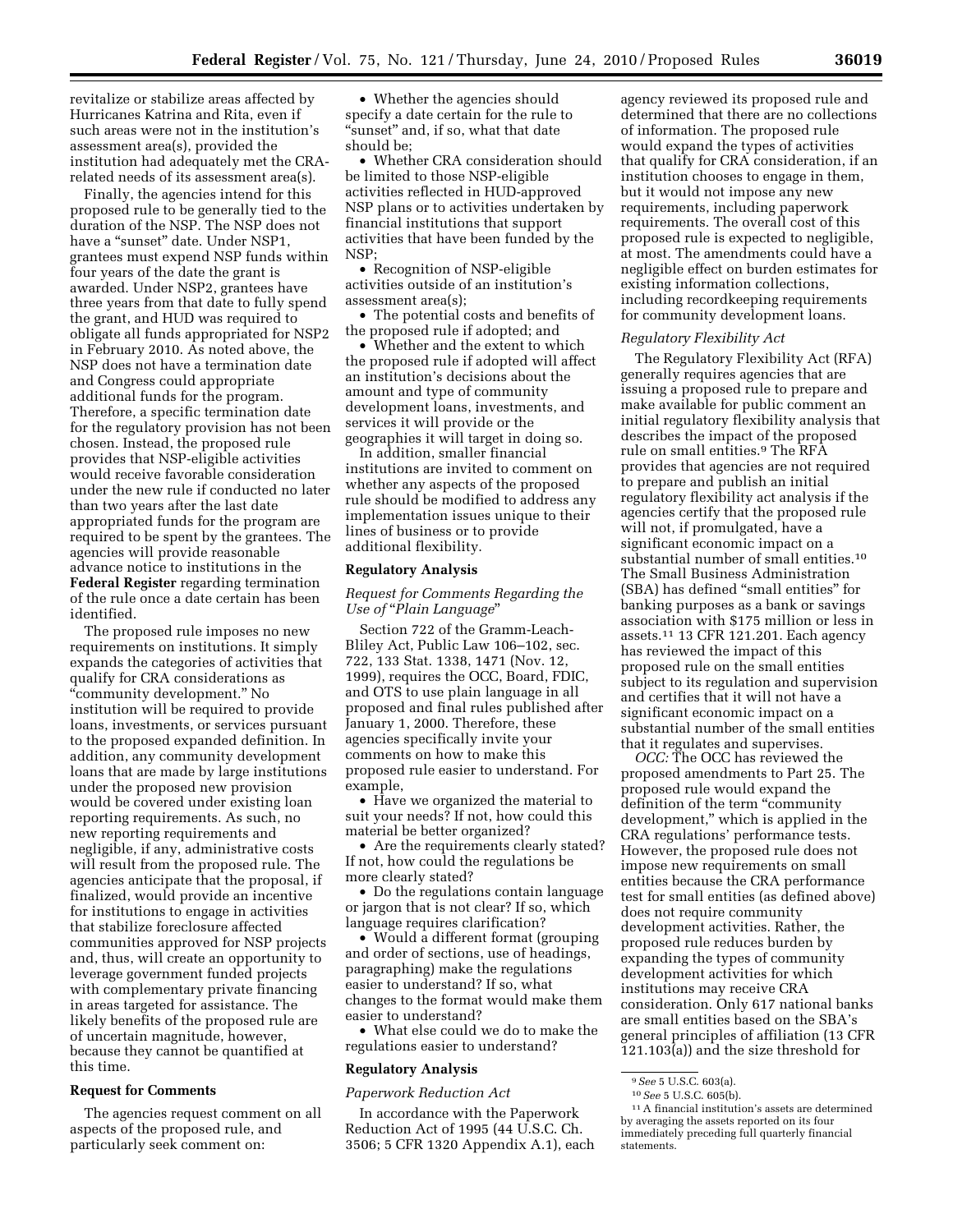commercial banks and trust companies. The OCC reviewed national banks with assets of less than \$175 million that are evaluated under the lending, investment, and service tests, which are normally applicable to large banks, the community development test, which is applicable to wholesale and limited purpose banks, and the community development performance factor applicable to intermediate small banks. As of March 31, 2010, only 17 of the 617 national banks that are small entities would be required to engage in community development activities under these examination types. The rest would be evaluated under the small bank examination procedures, which do not require consideration of community development activities. Therefore, the OCC has determined that the proposal does not affect a substantial number of small entities.

*OTS:* The OTS has reviewed the proposed amendments to Part 563e. The proposed rule would expand the definition of the term "community" development,'' which is applied in the CRA regulations' performance tests. However, the proposed rule does not impose new requirements on small entities because the CRA performance test for small entities (as defined above) does not include evaluation of community development activities. Rather, the proposed rule reduces burden by expanding the types of community development activities for which institutions may receive CRA consideration. The Small Business Administration (SBA) has defined ''small entities'' for banking purposes as a savings association with \$175 million or less in assets. *See* 13 CFR 121.201. As of March 31, 2010, only 369 OTSregulated thrifts are small entities with assets of \$175 million or less. However, also as of that date, only two of those small savings associations are wholesale or limited purpose savings associations whose community development activities would be evaluated as part of the CRA examination process. Therefore, the OTS has determined that the proposal does not affect a substantial number of small entities.

*FDIC:* The FDIC has reviewed the proposed amendments to Part 345. The proposal does not impose new requirements on small entities because the CRA performance test for small entities (as defined above) does not require community development activities. Rather, the proposed rule reduces burden by expanding the types of community development activities for which institutions may receive CRA consideration. As of March 31, 2010, FDIC regulated entities under the SBA's

size criteria, with assets of less than \$175 million, totaled 2,872. However, also as of that date, only 3 of those banks that are small entities would be required to engage in community development activities under the examination types that include such consideration. Therefore, the FDIC has determined that the proposal does not affect a substantial number of small entities.

*Board:* In accordance with Section 3(a) of the Regulatory Flexibility Act, 5 U.S.C. 601 *et seq.,* the Board has reviewed the proposed amendments to Regulation BB. A final regulatory flexibility analysis will be conducted after consideration of comments received during the public comment period. The Small Business Administration (SBA) has defined ''small entities'' for banking purposes as a banking organization with \$175 million or less in assets. *See* 13 CFR 121.201. The Board invites comment on the effect of the proposed rule on small entities.

1. *Description of rule.* The proposed rule expands the definition of the term ''community development,'' which is applied in the CRA regulations' performance tests. However, it does not impose new requirements on small entities because the CRA performance test for small entities does not require community development activities. Rather, the proposed rule expands the types of community development activities for which institutions may receive CRA consideration.

2. *Reasons for agency action and statement of the objectives/legal basis for the proposal.* As explained above in the supplementary information, the Board believes that it is desirable to expand CRA eligibility to include NSPeligible activities and areas in order provide financial institutions incentives to leverage NSP funding by providing loans, investments, and services in areas with high foreclosure or vacancy rates. The legal basis of the proposed rule is in CRA Section 806, 12 U.S.C. 2905.

3. *Small entities affected by proposal.*  As of December 2009, the Board supervised 403 banking organizations that meet the definition of small entities, all of which are subject to the proposed rule.

4. *Other Federal rules.* The Board is not aware of any other Federal rules which may duplicate, overlap or conflict with the proposed rule.

5. *Significant alternatives to the proposed revisions.* Given that the proposed rule does not require institutions to fund NSP-eligible activities and reduces burdens and restrictions on CRA funding in general,

the Board does not believe any other alternatives would accomplish the stated objectives while minimizing burden of the proposed rule. The Board welcomes comment on any significant alternatives that would minimize the impact of the proposal on small entities.

## *OCC Executive Order 12866 Consideration*

Pursuant to Executive Order 12866, OMB's Office of Information and Regulatory Affairs (OIRA) has designated the proposed rule to be significant. It has not yet been determined whether the proposal would have an annual effect on the economy of \$100 million or more. OCC solicits comment on the likely increase in lending and costs incurred by banks as a result of this proposed rule. For the final rule, OCC will conduct additional analysis based on information provided by commenters or otherwise obtained during the comment period.

### *OTS Executive Order 12866 Consideration*

Pursuant to Executive Order 12866, OMB's Office of Information and Regulatory Affairs (OIRA) has designated the proposed rule to be significant. It has not yet been determined whether the proposal would have an annual effect on the economy of \$100 million or more. OTS solicits comment on the likely increase in lending and costs incurred by savings associations as a result of this proposed rule. For the final rule, OTS will conduct additional analysis based on information provided by commenters or otherwise obtained during the comment period.

# *OCC and OTS Unfunded Mandates Reform Act of 1995 Determination*

Section 202 of the Unfunded Mandates Reform Act of 1995 (Unfunded Mandates Act) (2 U.S.C. 1532) requires that covered agencies prepare a budgetary impact statement before promulgating a rule that includes any Federal mandate that may result in the expenditure by State, local, and Tribal governments, in the aggregate, or by the private sector, of \$100 million or more in any one year. If a budgetary impact statement is required, section 205 of the Unfunded Mandates Act also requires covered agencies to identify and consider a reasonable number of regulatory alternatives before promulgating a rule. The OCC and the OTS have determined that this proposed rule will not result in expenditures by State, local, and Tribal governments, or by the private sector, of \$100 million or more in any one year. Accordingly,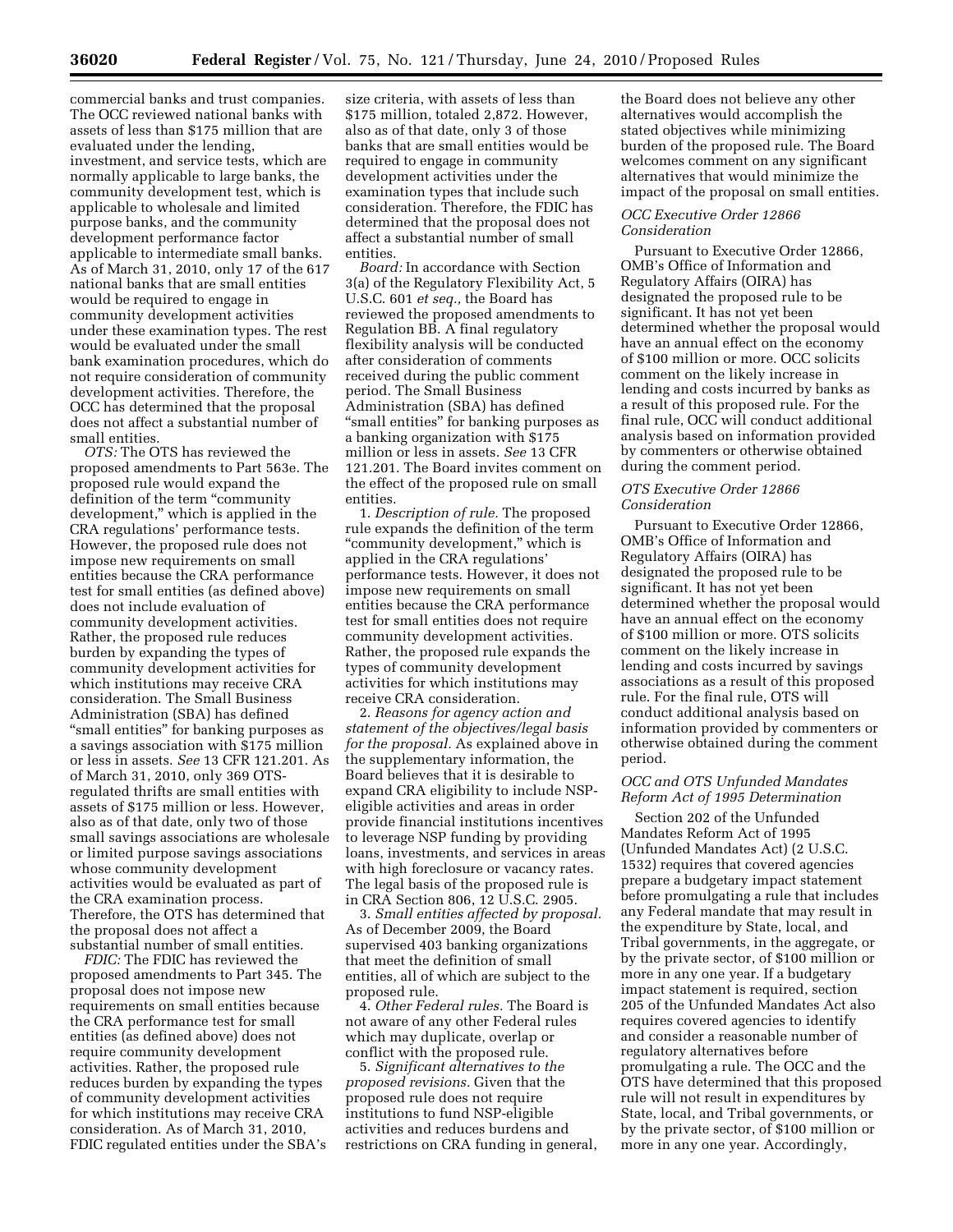neither agency has prepared a budgetary impact statement or specifically addressed the regulatory alternatives considered.

*The Treasury and General Government Appropriations Act, 1999—Assessment of Impact of Federal Regulation on Families* 

The FDIC has determined that this proposed rule will not affect family well-being within the meaning of section 654 of the Treasury and General Government Appropriations Act, enacted as part of the Omnibus Consolidated and Emergency Supplemental Appropriations Act of 1999, Public Law 105–277 (5 U.S.C. 601 note).

# *OCC and OTS Executive Order 13132 Determination*

The OCC and the OTS have each determined that its portion of this proposed rule does not have any Federalism implications, as required by Executive Order 13132.

#### **List of Subjects**

## *12 CFR Part 25*

Community development, Credit, Investments, National banks, Reporting and recordkeeping requirements.

### *12 CFR Part 228*

Banks, banking, Community development, Credit, Investments, Reporting and recordkeeping requirements.

## *12 CFR Part 345*

Banks, banking, Community development, Credit, Investments, Reporting and recordkeeping requirements.

## *12 CFR Part 563e*

Community development, Credit, Investments, Reporting and recordkeeping requirements, Savings associations.

## **Department of the Treasury**

*Office of the Comptroller of the Currency* 

# **12 CFR Chapter I**

# **Authority and Issuance**

For the reasons discussed in the joint preamble, the Office of the Comptroller of the Currency proposes to amend part 25 of chapter I of title 12 of the Code of Federal Regulations as follows:

# **PART 25—COMMUNITY REINVESTMENT ACT AND INTERSTATE DEPOSIT PRODUCTION REGULATIONS**

1. The authority citation for part 25 continues to read as follows:

**Authority:** 12 U.S.C. 21, 22, 26, 27, 30, 36, 93a, 161, 215, 215a, 481, 1814, 1816, 1828(c), 1835a, 2901 through 2907, and 3101 through 3111.

```
2. In § 25.12:
```
a. Republish the introductory text of paragraph (g):

b. Remove the word "or" at the end of paragraph (g)(3);

c. Remove the period at the end of paragraph (g)(4)(iii)(B) and add in its place ''; or''; and

d. Add a new paragraph (g)(5).

The republication and addition read as follows:

## **§ 25.12 Definitions.**

\* \* \* \* \*

(g) *Community development* means:  $\star$   $\quad$   $\star$   $\quad$   $\star$   $\quad$   $\star$ 

(5) Loans, investments, and services that—

(i) Support, enable or facilitate projects or activities that meet the criteria described in Section 2301(c)(3) of the Housing and Economic Recovery Act of 2008 (HERA), Public Law 110– 289, 122 Stat. 2654, and are conducted in designated target areas identified in plans approved by the United States Department of Housing and Urban Development in accordance with the Neighborhood Stabilization Program (NSP) established by the HERA and the American Recovery and Reinvestment Act of 2009, Public Law 111–5, 123 Stat. 115;

(ii) Are provided no later than two years after the last date funds appropriated for the NSP are required to be spent by grantees; and

(iii) Benefit low-, moderate-, and middle-income individuals and geographies in the bank's assessment area(s) or areas outside the bank's assessment area(s) provided the bank has adequately addressed the community development needs of its assessment area(s).

\* \* \* \* \*

# **Federal Reserve System**

### **12 CFR Chapter II**

#### **Authority and Issuance**

For the reasons set forth in the joint preamble, the Board of Governors of the Federal Reserve System proposes to amend part 228 of chapter II of title 12 of the Code of Federal Regulations as follows:

## **PART 228—COMMUNITY REINVESTMENT (REGULATION BB)**

3. The authority citation for part 228 continues to read as follows:

**Authority:** 12 U.S.C. 321, 325, 1828(c), 1842, 1843, 1844, and 2901 *et seq.* 

4. In § 228.12:

a. Republish the introductory text of paragraph (g):

b. Remove the word "or" at the end of paragraph (g)(3);

c. Remove the period at the end of paragraph (g)(4)(iii)(B) and add in its place ''; or''; and

d. Add a new paragraph (g)(5).

The republication and addition read as follows:

# **§ 228.12 Definitions.**

\* \* \* \* \* (g) *Community development* means:

\* \* \* \* \* (5) Loans, investments, and services

that—

(i) Support, enable or facilitate projects or activities that meet the criteria described in Section 2301(c)(3) of the Housing and Economic Recovery Act of 2008 (HERA), Public Law 110– 289, 122 Stat. 2654, and are conducted in designated target areas identified in plans approved by the United States Department of Housing and Urban Development in accordance with the Neighborhood Stabilization Program (NSP) established by the HERA and the American Recovery and Reinvestment Act of 2009, Public Law 111–5, 123 Stat. 115;

(ii) Are provided no later than two years after the last date funds appropriated for the NSP are required to be spent by grantees; and

(iii) Benefit low-, moderate-, and middle-income individuals and geographies in the bank's assessment area(s) or areas outside the bank's assessment area(s) provided the bank has adequately addressed the community development needs of its assessment area(s).

\* \* \* \* \*

# **Federal Deposit Insurance Corporation**

# **12 CFR Chapter III**

#### **Authority and Issuance**

For the reasons set forth in the joint preamble, the Board of Directors of the Federal Deposit Insurance Corporation proposes to amend part 345 of chapter III of title 12 of the Code of Federal Regulations as follows:

# **PART 345—COMMUNITY REINVESTMENT**

5. The authority citation for part 345 continues to read as follows: